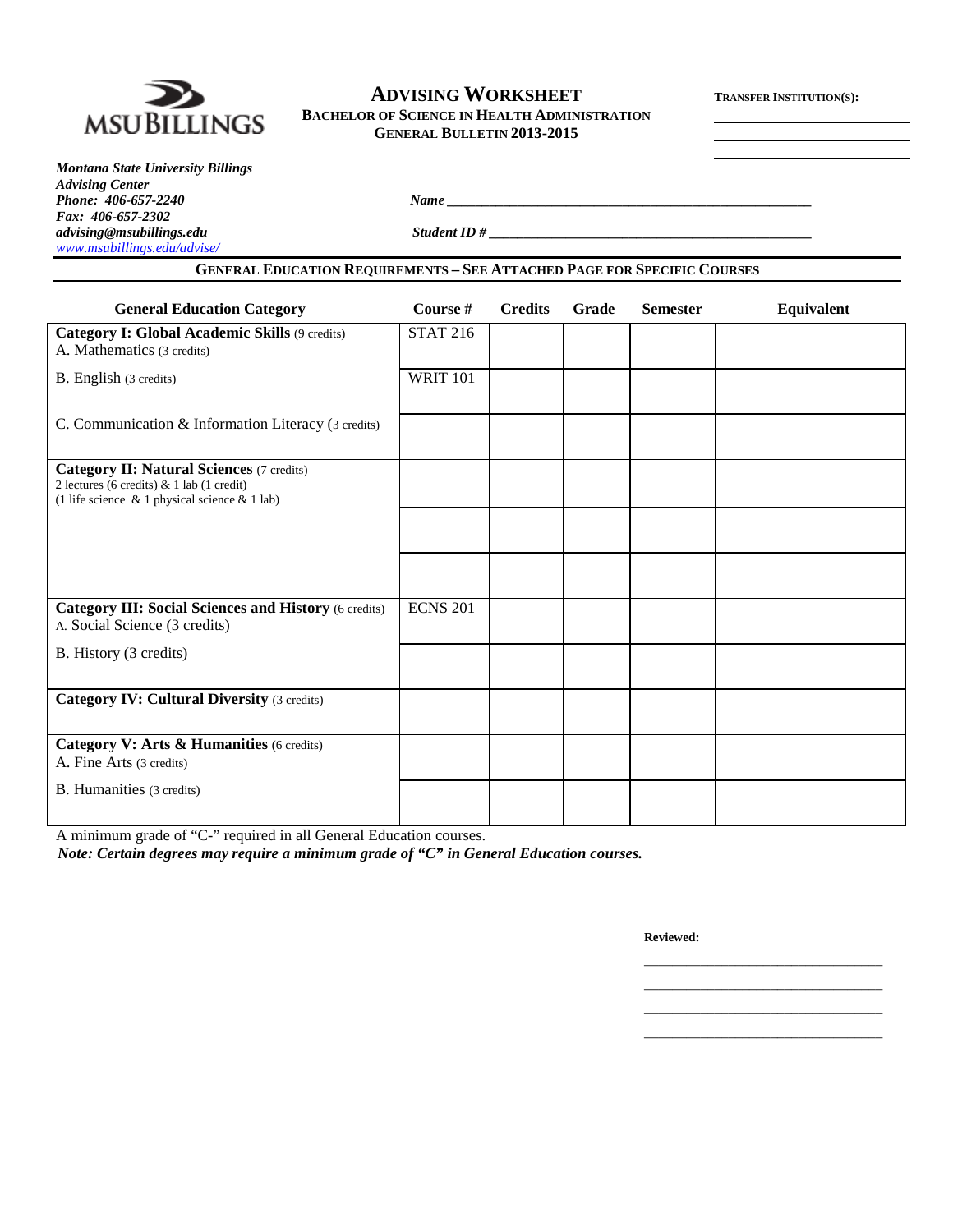# **GENERAL EDUCATION REQUIREMENTS**

| Students are required to take one course from each subcategory<br><b>HSTA</b><br>102<br>American History II<br><b>Subcategory A - Mathematics</b><br>3 credits<br><b>HSTR</b><br>101<br><b>Western Civilization I</b><br>М<br>105<br><b>Contemporary Mathematics</b><br>3<br><b>HSTR</b><br>102<br><b>Western Civilization II</b><br>3<br>М<br>114<br><b>Extended Technical Mathematics</b><br><b>HSTR</b><br>103<br>Honors Western Civilization I<br>3<br>121<br>М<br>College Algebra<br><b>HSTR</b><br>104<br>Honors Western Civilization II<br>3<br>122<br>College Trigonometry<br>М<br><b>PSCI</b><br>230<br>Introduction to International Relations<br>Mathematics for Elementary Teachers II<br>3<br>131<br>М<br>143<br><b>Finite Mathematics</b><br>4<br>М<br><b>CATEGORY IV: CULTURAL DIVERSITY</b><br>3 cre<br>4<br>171<br>Calculus I<br>М<br>3<br><b>STAT</b><br>141<br>A&SC/WGSS 274<br>Introduction to Statistical Concepts<br>Women, Culture, and Society<br>216<br><b>STAT</b><br>4<br>Introduction to Statistics<br>220<br>Culture and Society<br>ANTY<br><b>Subcategory B - English</b><br>3 credits<br><b>ARTH</b><br>160<br>Global Visual Culture<br>WRIT<br>101<br>3<br>College Writing I<br><b>COMX</b><br>212<br>Introduction to Intercultural Communicatio<br>3<br>WRIT<br>121<br>Introduction to Technical Writing<br><b>GPHY</b><br>121<br>Human Geography<br>122<br>3<br>WRIT<br>Introduction to Business Writing<br>270<br>HTH<br>Global Health Issues<br>3<br>WRIT<br>201<br><b>LIT</b><br>College Writing II<br>230<br>World Literature Survey<br><b>WRIT</b><br>220<br>3<br>Business & Professional Writing<br>207<br>MUSI<br>World Music<br>3<br>WRIT<br>221<br>Intermediate Technical Writing<br><b>NASX</b><br>105<br><b>Introduction to Native American Studies</b><br>Subcategory C- Communication & Information Literacy 3 credits<br><b>NASX</b><br>205<br>Native Americans in Contemporary Society<br><b>BMIS</b><br>150<br>PHL<br>271<br>Computer Literacy<br>3<br>Philosophy & Religion of India<br>3<br><b>COMX</b><br>111<br>Introduction to Public Speaking<br>PHL<br>272<br>Philosophy & Religion of China/Tibet/Japa<br><b>COMX</b><br>115<br>Introduction to Interpersonal Communication 3<br><b>REHA</b><br>201<br>Introduction to Diversity in Counseling<br><b>LSCI</b><br>125<br>Research in the Information Age<br>3<br>170<br><b>RLST</b><br>The Religious Quest<br><b>SPNS</b><br>150<br>The Hispanic Tradition<br><b>CATEGORY II: NATURAL SCIENCES</b><br>6 cr. lecture & 1 cr. lab<br>Students are required to take one course from each subcategory and<br><b>CATEGORY V: ARTS &amp; HUMANITIES</b><br>6 cre<br>at least one corresponding lab or SCIN 101, 102, 103 & 104<br><b>Subcategory A – Life Sciences</b><br>3-4 credits<br>Students are required to take one course from each subcatego<br>3<br><b>BIOB</b><br>101<br>Discover Biology<br><b>Subcategory A - Fine Arts</b><br>3 cre<br><b>BIOB</b><br>102<br>Discover Biology Lab<br>1<br>ARTZ<br>101<br><b>Art Fundamentals</b><br>3<br>160<br>Principles of Living Systems<br><b>BIOB</b><br>Visual Language-Drawing<br>ARTZ<br>105<br><b>BIOB</b><br>161<br>Principles of Living Systems Lab<br>1<br>ARTZ<br>131<br>Ceramics for Non-majors<br><b>Subcategory B - Physical Sciences</b><br>3-4 credits<br>240<br><b>CRWR</b><br>Intro Creative Writing Workshop<br>110<br>ASTR<br>Introduction to Astronomy<br>3<br><b>FILM</b><br>160<br>Introduction to World Cinema<br><b>ASTR</b><br>111<br>1<br>Introduction to Astronomy Lab<br><b>LIT</b><br>270<br>Film & Literature<br>3<br><b>CHMY</b><br>121<br>Introduction to General Chemistry<br><b>MART</b><br>260<br>Computer Presentation and Animation<br><b>CHMY</b><br>122<br>Introduction to General Chemistry Lab<br>1<br><b>MUSI</b><br><b>Enjoyment of Music</b><br>101<br><b>CHMY</b><br>141<br>College Chemistry I<br>3<br><b>MUSI</b><br>114<br>Band: MSUB Symphonic<br><b>CHMY</b><br>142<br>College Chemistry Laboratory I<br>1<br><b>MUSI</b><br>131<br>Jazz Ensemble I: MSUB<br>3<br><b>GEO</b><br>101<br>Introduction to Physical Geology<br><b>MUSI</b><br>147<br>Choral Ensemble: University Chorus<br>102<br><b>GEO</b><br>Introduction to Physical Geology Laboratory<br>-1<br><b>THTR</b><br>101<br>Introduction to Theatre<br><b>GPHY</b><br>111<br>Introduction to Physical Geography<br>3<br><b>THTR</b><br>120<br>Introduction to Acting I<br><b>GPHY</b><br>112<br>Introduction to Physical Geography Lab<br>1<br><b>Subcategory B - Humanities</b><br>3 cre<br><b>PHSX</b><br>103<br>3<br>Our Physical World<br><b>ARTH</b><br>150<br>Introduction to Art History<br>$\mathbf{1}$<br><b>PHSX</b><br>104<br>Our Physical World Lab<br><b>HONR</b><br>111<br>Perspectives and Understanding<br>College Physics I<br><b>PHSX</b><br>3<br>205<br>LIT<br>110<br>Introduction to Literature<br>College Physics I Lab<br>PHSX<br>206<br>1<br>LIT<br>240<br>The Bible as Literature<br><b>PHSX</b><br>Fundamentals of Phys Sci<br>3<br>PHL<br>105<br>110<br>Introduction to Ethics<br><b>PHSX</b><br>Fundamentals of Phys Sci Lab<br>106<br>1<br>PHL<br>Philosophies of Life<br>111<br>Subcategories A and B - Integrated Sciences<br>7 credits<br>SCIN 101, 102, 103 & 104 Integrated Sciences<br>$3, \frac{1}{2}, 3, \frac{1}{2}$<br><b>Total</b><br>Category III: Social Sciences and history<br><b>6 CREDITS</b><br>Students are required to take one course from each subcategory<br><b>Subcategory A – Social Sciences</b><br>3 credits<br>Physical Anthropology & Archeology<br>3<br>ANTY<br>217<br>3<br><b>BGEN</b><br>105<br>Introduction to Business<br>3<br><b>COMX</b><br>Communicating in a Dynamic Workplace<br>106<br>3<br><b>PSYX</b><br><b>Human Relations</b><br>231<br>3<br><b>ECNS</b><br>201<br>Principles of Microeconomics<br>3<br><b>ECNS</b><br>202<br>Principles of Macroeconomics<br>3<br>EDU<br>105<br><b>Education and Democracy</b><br><b>GPHY</b><br>3<br>141<br>Geography of World Regions<br>3<br>HTH<br>110<br>Personal Health and Wellness<br>3<br><b>PSCI</b><br>Introduction to Comparative Government<br>220<br>3<br><b>PSCI</b><br>210<br>Introduction to American Government<br>3<br><b>PSYX</b><br>100<br>Introduction to Psychology<br>3<br><b>PSYX</b><br>231<br>Human Relations<br><b>SOCI</b><br>101<br>Introduction to Sociology<br>3<br>3<br>SOCI<br>201<br>Social Problems<br><b>Course</b><br><b>Credits</b><br>Grade<br><b>Semester</b><br>Equivalent |  | <b>CATEGORY I: GLOBAL ACADEMIC SKILLS</b> | 9 credits |             |     | <b>Subcategory B - History</b> | 3 cre |
|-------------------------------------------------------------------------------------------------------------------------------------------------------------------------------------------------------------------------------------------------------------------------------------------------------------------------------------------------------------------------------------------------------------------------------------------------------------------------------------------------------------------------------------------------------------------------------------------------------------------------------------------------------------------------------------------------------------------------------------------------------------------------------------------------------------------------------------------------------------------------------------------------------------------------------------------------------------------------------------------------------------------------------------------------------------------------------------------------------------------------------------------------------------------------------------------------------------------------------------------------------------------------------------------------------------------------------------------------------------------------------------------------------------------------------------------------------------------------------------------------------------------------------------------------------------------------------------------------------------------------------------------------------------------------------------------------------------------------------------------------------------------------------------------------------------------------------------------------------------------------------------------------------------------------------------------------------------------------------------------------------------------------------------------------------------------------------------------------------------------------------------------------------------------------------------------------------------------------------------------------------------------------------------------------------------------------------------------------------------------------------------------------------------------------------------------------------------------------------------------------------------------------------------------------------------------------------------------------------------------------------------------------------------------------------------------------------------------------------------------------------------------------------------------------------------------------------------------------------------------------------------------------------------------------------------------------------------------------------------------------------------------------------------------------------------------------------------------------------------------------------------------------------------------------------------------------------------------------------------------------------------------------------------------------------------------------------------------------------------------------------------------------------------------------------------------------------------------------------------------------------------------------------------------------------------------------------------------------------------------------------------------------------------------------------------------------------------------------------------------------------------------------------------------------------------------------------------------------------------------------------------------------------------------------------------------------------------------------------------------------------------------------------------------------------------------------------------------------------------------------------------------------------------------------------------------------------------------------------------------------------------------------------------------------------------------------------------------------------------------------------------------------------------------------------------------------------------------------------------------------------------------------------------------------------------------------------------------------------------------------------------------------------------------------------------------------------------------------------------------------------------------------------------------------------------------------------------------------------------------------------------------------------------------------------------------------------------------------------------------------------------------------------------------------------------------------------------------------------------------------------------------------------------------------------------------------------------------------------------------------------------------------------------------------------------------------------------------------------------------------------------------------------------------------------------------------------------------------------------------------------------------------------------------------------------------------------------------------------------------------------------------------------------------------------------------------------------------------------------------------------------------------------------------------------------------------------------------------------------------------------------------------------------------------------------------------------------------------------------------------------------------------------------------------------------------------------------------------------------------------------------------------------------------------------------------------------------------------------------------------------------------------------------------------------------------------------------------------------------------------------------------------------------------------------------------------------------------------------------------------|--|-------------------------------------------|-----------|-------------|-----|--------------------------------|-------|
|                                                                                                                                                                                                                                                                                                                                                                                                                                                                                                                                                                                                                                                                                                                                                                                                                                                                                                                                                                                                                                                                                                                                                                                                                                                                                                                                                                                                                                                                                                                                                                                                                                                                                                                                                                                                                                                                                                                                                                                                                                                                                                                                                                                                                                                                                                                                                                                                                                                                                                                                                                                                                                                                                                                                                                                                                                                                                                                                                                                                                                                                                                                                                                                                                                                                                                                                                                                                                                                                                                                                                                                                                                                                                                                                                                                                                                                                                                                                                                                                                                                                                                                                                                                                                                                                                                                                                                                                                                                                                                                                                                                                                                                                                                                                                                                                                                                                                                                                                                                                                                                                                                                                                                                                                                                                                                                                                                                                                                                                                                                                                                                                                                                                                                                                                                                                                                                                                                                                                                                                                                                                                                                                                                                                                                                                                                                                                                                                                                                                                                 |  |                                           |           | <b>HSTA</b> | 101 | American History I             |       |
|                                                                                                                                                                                                                                                                                                                                                                                                                                                                                                                                                                                                                                                                                                                                                                                                                                                                                                                                                                                                                                                                                                                                                                                                                                                                                                                                                                                                                                                                                                                                                                                                                                                                                                                                                                                                                                                                                                                                                                                                                                                                                                                                                                                                                                                                                                                                                                                                                                                                                                                                                                                                                                                                                                                                                                                                                                                                                                                                                                                                                                                                                                                                                                                                                                                                                                                                                                                                                                                                                                                                                                                                                                                                                                                                                                                                                                                                                                                                                                                                                                                                                                                                                                                                                                                                                                                                                                                                                                                                                                                                                                                                                                                                                                                                                                                                                                                                                                                                                                                                                                                                                                                                                                                                                                                                                                                                                                                                                                                                                                                                                                                                                                                                                                                                                                                                                                                                                                                                                                                                                                                                                                                                                                                                                                                                                                                                                                                                                                                                                                 |  |                                           |           |             |     |                                |       |
|                                                                                                                                                                                                                                                                                                                                                                                                                                                                                                                                                                                                                                                                                                                                                                                                                                                                                                                                                                                                                                                                                                                                                                                                                                                                                                                                                                                                                                                                                                                                                                                                                                                                                                                                                                                                                                                                                                                                                                                                                                                                                                                                                                                                                                                                                                                                                                                                                                                                                                                                                                                                                                                                                                                                                                                                                                                                                                                                                                                                                                                                                                                                                                                                                                                                                                                                                                                                                                                                                                                                                                                                                                                                                                                                                                                                                                                                                                                                                                                                                                                                                                                                                                                                                                                                                                                                                                                                                                                                                                                                                                                                                                                                                                                                                                                                                                                                                                                                                                                                                                                                                                                                                                                                                                                                                                                                                                                                                                                                                                                                                                                                                                                                                                                                                                                                                                                                                                                                                                                                                                                                                                                                                                                                                                                                                                                                                                                                                                                                                                 |  |                                           |           |             |     |                                |       |
|                                                                                                                                                                                                                                                                                                                                                                                                                                                                                                                                                                                                                                                                                                                                                                                                                                                                                                                                                                                                                                                                                                                                                                                                                                                                                                                                                                                                                                                                                                                                                                                                                                                                                                                                                                                                                                                                                                                                                                                                                                                                                                                                                                                                                                                                                                                                                                                                                                                                                                                                                                                                                                                                                                                                                                                                                                                                                                                                                                                                                                                                                                                                                                                                                                                                                                                                                                                                                                                                                                                                                                                                                                                                                                                                                                                                                                                                                                                                                                                                                                                                                                                                                                                                                                                                                                                                                                                                                                                                                                                                                                                                                                                                                                                                                                                                                                                                                                                                                                                                                                                                                                                                                                                                                                                                                                                                                                                                                                                                                                                                                                                                                                                                                                                                                                                                                                                                                                                                                                                                                                                                                                                                                                                                                                                                                                                                                                                                                                                                                                 |  |                                           |           |             |     |                                |       |
|                                                                                                                                                                                                                                                                                                                                                                                                                                                                                                                                                                                                                                                                                                                                                                                                                                                                                                                                                                                                                                                                                                                                                                                                                                                                                                                                                                                                                                                                                                                                                                                                                                                                                                                                                                                                                                                                                                                                                                                                                                                                                                                                                                                                                                                                                                                                                                                                                                                                                                                                                                                                                                                                                                                                                                                                                                                                                                                                                                                                                                                                                                                                                                                                                                                                                                                                                                                                                                                                                                                                                                                                                                                                                                                                                                                                                                                                                                                                                                                                                                                                                                                                                                                                                                                                                                                                                                                                                                                                                                                                                                                                                                                                                                                                                                                                                                                                                                                                                                                                                                                                                                                                                                                                                                                                                                                                                                                                                                                                                                                                                                                                                                                                                                                                                                                                                                                                                                                                                                                                                                                                                                                                                                                                                                                                                                                                                                                                                                                                                                 |  |                                           |           |             |     |                                |       |
|                                                                                                                                                                                                                                                                                                                                                                                                                                                                                                                                                                                                                                                                                                                                                                                                                                                                                                                                                                                                                                                                                                                                                                                                                                                                                                                                                                                                                                                                                                                                                                                                                                                                                                                                                                                                                                                                                                                                                                                                                                                                                                                                                                                                                                                                                                                                                                                                                                                                                                                                                                                                                                                                                                                                                                                                                                                                                                                                                                                                                                                                                                                                                                                                                                                                                                                                                                                                                                                                                                                                                                                                                                                                                                                                                                                                                                                                                                                                                                                                                                                                                                                                                                                                                                                                                                                                                                                                                                                                                                                                                                                                                                                                                                                                                                                                                                                                                                                                                                                                                                                                                                                                                                                                                                                                                                                                                                                                                                                                                                                                                                                                                                                                                                                                                                                                                                                                                                                                                                                                                                                                                                                                                                                                                                                                                                                                                                                                                                                                                                 |  |                                           |           |             |     |                                |       |
|                                                                                                                                                                                                                                                                                                                                                                                                                                                                                                                                                                                                                                                                                                                                                                                                                                                                                                                                                                                                                                                                                                                                                                                                                                                                                                                                                                                                                                                                                                                                                                                                                                                                                                                                                                                                                                                                                                                                                                                                                                                                                                                                                                                                                                                                                                                                                                                                                                                                                                                                                                                                                                                                                                                                                                                                                                                                                                                                                                                                                                                                                                                                                                                                                                                                                                                                                                                                                                                                                                                                                                                                                                                                                                                                                                                                                                                                                                                                                                                                                                                                                                                                                                                                                                                                                                                                                                                                                                                                                                                                                                                                                                                                                                                                                                                                                                                                                                                                                                                                                                                                                                                                                                                                                                                                                                                                                                                                                                                                                                                                                                                                                                                                                                                                                                                                                                                                                                                                                                                                                                                                                                                                                                                                                                                                                                                                                                                                                                                                                                 |  |                                           |           |             |     |                                |       |
|                                                                                                                                                                                                                                                                                                                                                                                                                                                                                                                                                                                                                                                                                                                                                                                                                                                                                                                                                                                                                                                                                                                                                                                                                                                                                                                                                                                                                                                                                                                                                                                                                                                                                                                                                                                                                                                                                                                                                                                                                                                                                                                                                                                                                                                                                                                                                                                                                                                                                                                                                                                                                                                                                                                                                                                                                                                                                                                                                                                                                                                                                                                                                                                                                                                                                                                                                                                                                                                                                                                                                                                                                                                                                                                                                                                                                                                                                                                                                                                                                                                                                                                                                                                                                                                                                                                                                                                                                                                                                                                                                                                                                                                                                                                                                                                                                                                                                                                                                                                                                                                                                                                                                                                                                                                                                                                                                                                                                                                                                                                                                                                                                                                                                                                                                                                                                                                                                                                                                                                                                                                                                                                                                                                                                                                                                                                                                                                                                                                                                                 |  |                                           |           |             |     |                                |       |
|                                                                                                                                                                                                                                                                                                                                                                                                                                                                                                                                                                                                                                                                                                                                                                                                                                                                                                                                                                                                                                                                                                                                                                                                                                                                                                                                                                                                                                                                                                                                                                                                                                                                                                                                                                                                                                                                                                                                                                                                                                                                                                                                                                                                                                                                                                                                                                                                                                                                                                                                                                                                                                                                                                                                                                                                                                                                                                                                                                                                                                                                                                                                                                                                                                                                                                                                                                                                                                                                                                                                                                                                                                                                                                                                                                                                                                                                                                                                                                                                                                                                                                                                                                                                                                                                                                                                                                                                                                                                                                                                                                                                                                                                                                                                                                                                                                                                                                                                                                                                                                                                                                                                                                                                                                                                                                                                                                                                                                                                                                                                                                                                                                                                                                                                                                                                                                                                                                                                                                                                                                                                                                                                                                                                                                                                                                                                                                                                                                                                                                 |  |                                           |           |             |     |                                |       |
|                                                                                                                                                                                                                                                                                                                                                                                                                                                                                                                                                                                                                                                                                                                                                                                                                                                                                                                                                                                                                                                                                                                                                                                                                                                                                                                                                                                                                                                                                                                                                                                                                                                                                                                                                                                                                                                                                                                                                                                                                                                                                                                                                                                                                                                                                                                                                                                                                                                                                                                                                                                                                                                                                                                                                                                                                                                                                                                                                                                                                                                                                                                                                                                                                                                                                                                                                                                                                                                                                                                                                                                                                                                                                                                                                                                                                                                                                                                                                                                                                                                                                                                                                                                                                                                                                                                                                                                                                                                                                                                                                                                                                                                                                                                                                                                                                                                                                                                                                                                                                                                                                                                                                                                                                                                                                                                                                                                                                                                                                                                                                                                                                                                                                                                                                                                                                                                                                                                                                                                                                                                                                                                                                                                                                                                                                                                                                                                                                                                                                                 |  |                                           |           |             |     |                                |       |
|                                                                                                                                                                                                                                                                                                                                                                                                                                                                                                                                                                                                                                                                                                                                                                                                                                                                                                                                                                                                                                                                                                                                                                                                                                                                                                                                                                                                                                                                                                                                                                                                                                                                                                                                                                                                                                                                                                                                                                                                                                                                                                                                                                                                                                                                                                                                                                                                                                                                                                                                                                                                                                                                                                                                                                                                                                                                                                                                                                                                                                                                                                                                                                                                                                                                                                                                                                                                                                                                                                                                                                                                                                                                                                                                                                                                                                                                                                                                                                                                                                                                                                                                                                                                                                                                                                                                                                                                                                                                                                                                                                                                                                                                                                                                                                                                                                                                                                                                                                                                                                                                                                                                                                                                                                                                                                                                                                                                                                                                                                                                                                                                                                                                                                                                                                                                                                                                                                                                                                                                                                                                                                                                                                                                                                                                                                                                                                                                                                                                                                 |  |                                           |           |             |     |                                |       |
|                                                                                                                                                                                                                                                                                                                                                                                                                                                                                                                                                                                                                                                                                                                                                                                                                                                                                                                                                                                                                                                                                                                                                                                                                                                                                                                                                                                                                                                                                                                                                                                                                                                                                                                                                                                                                                                                                                                                                                                                                                                                                                                                                                                                                                                                                                                                                                                                                                                                                                                                                                                                                                                                                                                                                                                                                                                                                                                                                                                                                                                                                                                                                                                                                                                                                                                                                                                                                                                                                                                                                                                                                                                                                                                                                                                                                                                                                                                                                                                                                                                                                                                                                                                                                                                                                                                                                                                                                                                                                                                                                                                                                                                                                                                                                                                                                                                                                                                                                                                                                                                                                                                                                                                                                                                                                                                                                                                                                                                                                                                                                                                                                                                                                                                                                                                                                                                                                                                                                                                                                                                                                                                                                                                                                                                                                                                                                                                                                                                                                                 |  |                                           |           |             |     |                                |       |
|                                                                                                                                                                                                                                                                                                                                                                                                                                                                                                                                                                                                                                                                                                                                                                                                                                                                                                                                                                                                                                                                                                                                                                                                                                                                                                                                                                                                                                                                                                                                                                                                                                                                                                                                                                                                                                                                                                                                                                                                                                                                                                                                                                                                                                                                                                                                                                                                                                                                                                                                                                                                                                                                                                                                                                                                                                                                                                                                                                                                                                                                                                                                                                                                                                                                                                                                                                                                                                                                                                                                                                                                                                                                                                                                                                                                                                                                                                                                                                                                                                                                                                                                                                                                                                                                                                                                                                                                                                                                                                                                                                                                                                                                                                                                                                                                                                                                                                                                                                                                                                                                                                                                                                                                                                                                                                                                                                                                                                                                                                                                                                                                                                                                                                                                                                                                                                                                                                                                                                                                                                                                                                                                                                                                                                                                                                                                                                                                                                                                                                 |  |                                           |           |             |     |                                |       |
|                                                                                                                                                                                                                                                                                                                                                                                                                                                                                                                                                                                                                                                                                                                                                                                                                                                                                                                                                                                                                                                                                                                                                                                                                                                                                                                                                                                                                                                                                                                                                                                                                                                                                                                                                                                                                                                                                                                                                                                                                                                                                                                                                                                                                                                                                                                                                                                                                                                                                                                                                                                                                                                                                                                                                                                                                                                                                                                                                                                                                                                                                                                                                                                                                                                                                                                                                                                                                                                                                                                                                                                                                                                                                                                                                                                                                                                                                                                                                                                                                                                                                                                                                                                                                                                                                                                                                                                                                                                                                                                                                                                                                                                                                                                                                                                                                                                                                                                                                                                                                                                                                                                                                                                                                                                                                                                                                                                                                                                                                                                                                                                                                                                                                                                                                                                                                                                                                                                                                                                                                                                                                                                                                                                                                                                                                                                                                                                                                                                                                                 |  |                                           |           |             |     |                                |       |
|                                                                                                                                                                                                                                                                                                                                                                                                                                                                                                                                                                                                                                                                                                                                                                                                                                                                                                                                                                                                                                                                                                                                                                                                                                                                                                                                                                                                                                                                                                                                                                                                                                                                                                                                                                                                                                                                                                                                                                                                                                                                                                                                                                                                                                                                                                                                                                                                                                                                                                                                                                                                                                                                                                                                                                                                                                                                                                                                                                                                                                                                                                                                                                                                                                                                                                                                                                                                                                                                                                                                                                                                                                                                                                                                                                                                                                                                                                                                                                                                                                                                                                                                                                                                                                                                                                                                                                                                                                                                                                                                                                                                                                                                                                                                                                                                                                                                                                                                                                                                                                                                                                                                                                                                                                                                                                                                                                                                                                                                                                                                                                                                                                                                                                                                                                                                                                                                                                                                                                                                                                                                                                                                                                                                                                                                                                                                                                                                                                                                                                 |  |                                           |           |             |     |                                |       |
|                                                                                                                                                                                                                                                                                                                                                                                                                                                                                                                                                                                                                                                                                                                                                                                                                                                                                                                                                                                                                                                                                                                                                                                                                                                                                                                                                                                                                                                                                                                                                                                                                                                                                                                                                                                                                                                                                                                                                                                                                                                                                                                                                                                                                                                                                                                                                                                                                                                                                                                                                                                                                                                                                                                                                                                                                                                                                                                                                                                                                                                                                                                                                                                                                                                                                                                                                                                                                                                                                                                                                                                                                                                                                                                                                                                                                                                                                                                                                                                                                                                                                                                                                                                                                                                                                                                                                                                                                                                                                                                                                                                                                                                                                                                                                                                                                                                                                                                                                                                                                                                                                                                                                                                                                                                                                                                                                                                                                                                                                                                                                                                                                                                                                                                                                                                                                                                                                                                                                                                                                                                                                                                                                                                                                                                                                                                                                                                                                                                                                                 |  |                                           |           |             |     |                                |       |
|                                                                                                                                                                                                                                                                                                                                                                                                                                                                                                                                                                                                                                                                                                                                                                                                                                                                                                                                                                                                                                                                                                                                                                                                                                                                                                                                                                                                                                                                                                                                                                                                                                                                                                                                                                                                                                                                                                                                                                                                                                                                                                                                                                                                                                                                                                                                                                                                                                                                                                                                                                                                                                                                                                                                                                                                                                                                                                                                                                                                                                                                                                                                                                                                                                                                                                                                                                                                                                                                                                                                                                                                                                                                                                                                                                                                                                                                                                                                                                                                                                                                                                                                                                                                                                                                                                                                                                                                                                                                                                                                                                                                                                                                                                                                                                                                                                                                                                                                                                                                                                                                                                                                                                                                                                                                                                                                                                                                                                                                                                                                                                                                                                                                                                                                                                                                                                                                                                                                                                                                                                                                                                                                                                                                                                                                                                                                                                                                                                                                                                 |  |                                           |           |             |     |                                |       |
|                                                                                                                                                                                                                                                                                                                                                                                                                                                                                                                                                                                                                                                                                                                                                                                                                                                                                                                                                                                                                                                                                                                                                                                                                                                                                                                                                                                                                                                                                                                                                                                                                                                                                                                                                                                                                                                                                                                                                                                                                                                                                                                                                                                                                                                                                                                                                                                                                                                                                                                                                                                                                                                                                                                                                                                                                                                                                                                                                                                                                                                                                                                                                                                                                                                                                                                                                                                                                                                                                                                                                                                                                                                                                                                                                                                                                                                                                                                                                                                                                                                                                                                                                                                                                                                                                                                                                                                                                                                                                                                                                                                                                                                                                                                                                                                                                                                                                                                                                                                                                                                                                                                                                                                                                                                                                                                                                                                                                                                                                                                                                                                                                                                                                                                                                                                                                                                                                                                                                                                                                                                                                                                                                                                                                                                                                                                                                                                                                                                                                                 |  |                                           |           |             |     |                                |       |
|                                                                                                                                                                                                                                                                                                                                                                                                                                                                                                                                                                                                                                                                                                                                                                                                                                                                                                                                                                                                                                                                                                                                                                                                                                                                                                                                                                                                                                                                                                                                                                                                                                                                                                                                                                                                                                                                                                                                                                                                                                                                                                                                                                                                                                                                                                                                                                                                                                                                                                                                                                                                                                                                                                                                                                                                                                                                                                                                                                                                                                                                                                                                                                                                                                                                                                                                                                                                                                                                                                                                                                                                                                                                                                                                                                                                                                                                                                                                                                                                                                                                                                                                                                                                                                                                                                                                                                                                                                                                                                                                                                                                                                                                                                                                                                                                                                                                                                                                                                                                                                                                                                                                                                                                                                                                                                                                                                                                                                                                                                                                                                                                                                                                                                                                                                                                                                                                                                                                                                                                                                                                                                                                                                                                                                                                                                                                                                                                                                                                                                 |  |                                           |           |             |     |                                |       |
|                                                                                                                                                                                                                                                                                                                                                                                                                                                                                                                                                                                                                                                                                                                                                                                                                                                                                                                                                                                                                                                                                                                                                                                                                                                                                                                                                                                                                                                                                                                                                                                                                                                                                                                                                                                                                                                                                                                                                                                                                                                                                                                                                                                                                                                                                                                                                                                                                                                                                                                                                                                                                                                                                                                                                                                                                                                                                                                                                                                                                                                                                                                                                                                                                                                                                                                                                                                                                                                                                                                                                                                                                                                                                                                                                                                                                                                                                                                                                                                                                                                                                                                                                                                                                                                                                                                                                                                                                                                                                                                                                                                                                                                                                                                                                                                                                                                                                                                                                                                                                                                                                                                                                                                                                                                                                                                                                                                                                                                                                                                                                                                                                                                                                                                                                                                                                                                                                                                                                                                                                                                                                                                                                                                                                                                                                                                                                                                                                                                                                                 |  |                                           |           |             |     |                                |       |
|                                                                                                                                                                                                                                                                                                                                                                                                                                                                                                                                                                                                                                                                                                                                                                                                                                                                                                                                                                                                                                                                                                                                                                                                                                                                                                                                                                                                                                                                                                                                                                                                                                                                                                                                                                                                                                                                                                                                                                                                                                                                                                                                                                                                                                                                                                                                                                                                                                                                                                                                                                                                                                                                                                                                                                                                                                                                                                                                                                                                                                                                                                                                                                                                                                                                                                                                                                                                                                                                                                                                                                                                                                                                                                                                                                                                                                                                                                                                                                                                                                                                                                                                                                                                                                                                                                                                                                                                                                                                                                                                                                                                                                                                                                                                                                                                                                                                                                                                                                                                                                                                                                                                                                                                                                                                                                                                                                                                                                                                                                                                                                                                                                                                                                                                                                                                                                                                                                                                                                                                                                                                                                                                                                                                                                                                                                                                                                                                                                                                                                 |  |                                           |           |             |     |                                |       |
|                                                                                                                                                                                                                                                                                                                                                                                                                                                                                                                                                                                                                                                                                                                                                                                                                                                                                                                                                                                                                                                                                                                                                                                                                                                                                                                                                                                                                                                                                                                                                                                                                                                                                                                                                                                                                                                                                                                                                                                                                                                                                                                                                                                                                                                                                                                                                                                                                                                                                                                                                                                                                                                                                                                                                                                                                                                                                                                                                                                                                                                                                                                                                                                                                                                                                                                                                                                                                                                                                                                                                                                                                                                                                                                                                                                                                                                                                                                                                                                                                                                                                                                                                                                                                                                                                                                                                                                                                                                                                                                                                                                                                                                                                                                                                                                                                                                                                                                                                                                                                                                                                                                                                                                                                                                                                                                                                                                                                                                                                                                                                                                                                                                                                                                                                                                                                                                                                                                                                                                                                                                                                                                                                                                                                                                                                                                                                                                                                                                                                                 |  |                                           |           |             |     |                                |       |
|                                                                                                                                                                                                                                                                                                                                                                                                                                                                                                                                                                                                                                                                                                                                                                                                                                                                                                                                                                                                                                                                                                                                                                                                                                                                                                                                                                                                                                                                                                                                                                                                                                                                                                                                                                                                                                                                                                                                                                                                                                                                                                                                                                                                                                                                                                                                                                                                                                                                                                                                                                                                                                                                                                                                                                                                                                                                                                                                                                                                                                                                                                                                                                                                                                                                                                                                                                                                                                                                                                                                                                                                                                                                                                                                                                                                                                                                                                                                                                                                                                                                                                                                                                                                                                                                                                                                                                                                                                                                                                                                                                                                                                                                                                                                                                                                                                                                                                                                                                                                                                                                                                                                                                                                                                                                                                                                                                                                                                                                                                                                                                                                                                                                                                                                                                                                                                                                                                                                                                                                                                                                                                                                                                                                                                                                                                                                                                                                                                                                                                 |  |                                           |           |             |     |                                |       |
|                                                                                                                                                                                                                                                                                                                                                                                                                                                                                                                                                                                                                                                                                                                                                                                                                                                                                                                                                                                                                                                                                                                                                                                                                                                                                                                                                                                                                                                                                                                                                                                                                                                                                                                                                                                                                                                                                                                                                                                                                                                                                                                                                                                                                                                                                                                                                                                                                                                                                                                                                                                                                                                                                                                                                                                                                                                                                                                                                                                                                                                                                                                                                                                                                                                                                                                                                                                                                                                                                                                                                                                                                                                                                                                                                                                                                                                                                                                                                                                                                                                                                                                                                                                                                                                                                                                                                                                                                                                                                                                                                                                                                                                                                                                                                                                                                                                                                                                                                                                                                                                                                                                                                                                                                                                                                                                                                                                                                                                                                                                                                                                                                                                                                                                                                                                                                                                                                                                                                                                                                                                                                                                                                                                                                                                                                                                                                                                                                                                                                                 |  |                                           |           |             |     |                                |       |
|                                                                                                                                                                                                                                                                                                                                                                                                                                                                                                                                                                                                                                                                                                                                                                                                                                                                                                                                                                                                                                                                                                                                                                                                                                                                                                                                                                                                                                                                                                                                                                                                                                                                                                                                                                                                                                                                                                                                                                                                                                                                                                                                                                                                                                                                                                                                                                                                                                                                                                                                                                                                                                                                                                                                                                                                                                                                                                                                                                                                                                                                                                                                                                                                                                                                                                                                                                                                                                                                                                                                                                                                                                                                                                                                                                                                                                                                                                                                                                                                                                                                                                                                                                                                                                                                                                                                                                                                                                                                                                                                                                                                                                                                                                                                                                                                                                                                                                                                                                                                                                                                                                                                                                                                                                                                                                                                                                                                                                                                                                                                                                                                                                                                                                                                                                                                                                                                                                                                                                                                                                                                                                                                                                                                                                                                                                                                                                                                                                                                                                 |  |                                           |           |             |     |                                |       |
|                                                                                                                                                                                                                                                                                                                                                                                                                                                                                                                                                                                                                                                                                                                                                                                                                                                                                                                                                                                                                                                                                                                                                                                                                                                                                                                                                                                                                                                                                                                                                                                                                                                                                                                                                                                                                                                                                                                                                                                                                                                                                                                                                                                                                                                                                                                                                                                                                                                                                                                                                                                                                                                                                                                                                                                                                                                                                                                                                                                                                                                                                                                                                                                                                                                                                                                                                                                                                                                                                                                                                                                                                                                                                                                                                                                                                                                                                                                                                                                                                                                                                                                                                                                                                                                                                                                                                                                                                                                                                                                                                                                                                                                                                                                                                                                                                                                                                                                                                                                                                                                                                                                                                                                                                                                                                                                                                                                                                                                                                                                                                                                                                                                                                                                                                                                                                                                                                                                                                                                                                                                                                                                                                                                                                                                                                                                                                                                                                                                                                                 |  |                                           |           |             |     |                                |       |
|                                                                                                                                                                                                                                                                                                                                                                                                                                                                                                                                                                                                                                                                                                                                                                                                                                                                                                                                                                                                                                                                                                                                                                                                                                                                                                                                                                                                                                                                                                                                                                                                                                                                                                                                                                                                                                                                                                                                                                                                                                                                                                                                                                                                                                                                                                                                                                                                                                                                                                                                                                                                                                                                                                                                                                                                                                                                                                                                                                                                                                                                                                                                                                                                                                                                                                                                                                                                                                                                                                                                                                                                                                                                                                                                                                                                                                                                                                                                                                                                                                                                                                                                                                                                                                                                                                                                                                                                                                                                                                                                                                                                                                                                                                                                                                                                                                                                                                                                                                                                                                                                                                                                                                                                                                                                                                                                                                                                                                                                                                                                                                                                                                                                                                                                                                                                                                                                                                                                                                                                                                                                                                                                                                                                                                                                                                                                                                                                                                                                                                 |  |                                           |           |             |     |                                |       |
|                                                                                                                                                                                                                                                                                                                                                                                                                                                                                                                                                                                                                                                                                                                                                                                                                                                                                                                                                                                                                                                                                                                                                                                                                                                                                                                                                                                                                                                                                                                                                                                                                                                                                                                                                                                                                                                                                                                                                                                                                                                                                                                                                                                                                                                                                                                                                                                                                                                                                                                                                                                                                                                                                                                                                                                                                                                                                                                                                                                                                                                                                                                                                                                                                                                                                                                                                                                                                                                                                                                                                                                                                                                                                                                                                                                                                                                                                                                                                                                                                                                                                                                                                                                                                                                                                                                                                                                                                                                                                                                                                                                                                                                                                                                                                                                                                                                                                                                                                                                                                                                                                                                                                                                                                                                                                                                                                                                                                                                                                                                                                                                                                                                                                                                                                                                                                                                                                                                                                                                                                                                                                                                                                                                                                                                                                                                                                                                                                                                                                                 |  |                                           |           |             |     |                                |       |
|                                                                                                                                                                                                                                                                                                                                                                                                                                                                                                                                                                                                                                                                                                                                                                                                                                                                                                                                                                                                                                                                                                                                                                                                                                                                                                                                                                                                                                                                                                                                                                                                                                                                                                                                                                                                                                                                                                                                                                                                                                                                                                                                                                                                                                                                                                                                                                                                                                                                                                                                                                                                                                                                                                                                                                                                                                                                                                                                                                                                                                                                                                                                                                                                                                                                                                                                                                                                                                                                                                                                                                                                                                                                                                                                                                                                                                                                                                                                                                                                                                                                                                                                                                                                                                                                                                                                                                                                                                                                                                                                                                                                                                                                                                                                                                                                                                                                                                                                                                                                                                                                                                                                                                                                                                                                                                                                                                                                                                                                                                                                                                                                                                                                                                                                                                                                                                                                                                                                                                                                                                                                                                                                                                                                                                                                                                                                                                                                                                                                                                 |  |                                           |           |             |     |                                |       |
|                                                                                                                                                                                                                                                                                                                                                                                                                                                                                                                                                                                                                                                                                                                                                                                                                                                                                                                                                                                                                                                                                                                                                                                                                                                                                                                                                                                                                                                                                                                                                                                                                                                                                                                                                                                                                                                                                                                                                                                                                                                                                                                                                                                                                                                                                                                                                                                                                                                                                                                                                                                                                                                                                                                                                                                                                                                                                                                                                                                                                                                                                                                                                                                                                                                                                                                                                                                                                                                                                                                                                                                                                                                                                                                                                                                                                                                                                                                                                                                                                                                                                                                                                                                                                                                                                                                                                                                                                                                                                                                                                                                                                                                                                                                                                                                                                                                                                                                                                                                                                                                                                                                                                                                                                                                                                                                                                                                                                                                                                                                                                                                                                                                                                                                                                                                                                                                                                                                                                                                                                                                                                                                                                                                                                                                                                                                                                                                                                                                                                                 |  |                                           |           |             |     |                                |       |
|                                                                                                                                                                                                                                                                                                                                                                                                                                                                                                                                                                                                                                                                                                                                                                                                                                                                                                                                                                                                                                                                                                                                                                                                                                                                                                                                                                                                                                                                                                                                                                                                                                                                                                                                                                                                                                                                                                                                                                                                                                                                                                                                                                                                                                                                                                                                                                                                                                                                                                                                                                                                                                                                                                                                                                                                                                                                                                                                                                                                                                                                                                                                                                                                                                                                                                                                                                                                                                                                                                                                                                                                                                                                                                                                                                                                                                                                                                                                                                                                                                                                                                                                                                                                                                                                                                                                                                                                                                                                                                                                                                                                                                                                                                                                                                                                                                                                                                                                                                                                                                                                                                                                                                                                                                                                                                                                                                                                                                                                                                                                                                                                                                                                                                                                                                                                                                                                                                                                                                                                                                                                                                                                                                                                                                                                                                                                                                                                                                                                                                 |  |                                           |           |             |     |                                |       |
|                                                                                                                                                                                                                                                                                                                                                                                                                                                                                                                                                                                                                                                                                                                                                                                                                                                                                                                                                                                                                                                                                                                                                                                                                                                                                                                                                                                                                                                                                                                                                                                                                                                                                                                                                                                                                                                                                                                                                                                                                                                                                                                                                                                                                                                                                                                                                                                                                                                                                                                                                                                                                                                                                                                                                                                                                                                                                                                                                                                                                                                                                                                                                                                                                                                                                                                                                                                                                                                                                                                                                                                                                                                                                                                                                                                                                                                                                                                                                                                                                                                                                                                                                                                                                                                                                                                                                                                                                                                                                                                                                                                                                                                                                                                                                                                                                                                                                                                                                                                                                                                                                                                                                                                                                                                                                                                                                                                                                                                                                                                                                                                                                                                                                                                                                                                                                                                                                                                                                                                                                                                                                                                                                                                                                                                                                                                                                                                                                                                                                                 |  |                                           |           |             |     |                                |       |
|                                                                                                                                                                                                                                                                                                                                                                                                                                                                                                                                                                                                                                                                                                                                                                                                                                                                                                                                                                                                                                                                                                                                                                                                                                                                                                                                                                                                                                                                                                                                                                                                                                                                                                                                                                                                                                                                                                                                                                                                                                                                                                                                                                                                                                                                                                                                                                                                                                                                                                                                                                                                                                                                                                                                                                                                                                                                                                                                                                                                                                                                                                                                                                                                                                                                                                                                                                                                                                                                                                                                                                                                                                                                                                                                                                                                                                                                                                                                                                                                                                                                                                                                                                                                                                                                                                                                                                                                                                                                                                                                                                                                                                                                                                                                                                                                                                                                                                                                                                                                                                                                                                                                                                                                                                                                                                                                                                                                                                                                                                                                                                                                                                                                                                                                                                                                                                                                                                                                                                                                                                                                                                                                                                                                                                                                                                                                                                                                                                                                                                 |  |                                           |           |             |     |                                |       |
|                                                                                                                                                                                                                                                                                                                                                                                                                                                                                                                                                                                                                                                                                                                                                                                                                                                                                                                                                                                                                                                                                                                                                                                                                                                                                                                                                                                                                                                                                                                                                                                                                                                                                                                                                                                                                                                                                                                                                                                                                                                                                                                                                                                                                                                                                                                                                                                                                                                                                                                                                                                                                                                                                                                                                                                                                                                                                                                                                                                                                                                                                                                                                                                                                                                                                                                                                                                                                                                                                                                                                                                                                                                                                                                                                                                                                                                                                                                                                                                                                                                                                                                                                                                                                                                                                                                                                                                                                                                                                                                                                                                                                                                                                                                                                                                                                                                                                                                                                                                                                                                                                                                                                                                                                                                                                                                                                                                                                                                                                                                                                                                                                                                                                                                                                                                                                                                                                                                                                                                                                                                                                                                                                                                                                                                                                                                                                                                                                                                                                                 |  |                                           |           |             |     |                                |       |
|                                                                                                                                                                                                                                                                                                                                                                                                                                                                                                                                                                                                                                                                                                                                                                                                                                                                                                                                                                                                                                                                                                                                                                                                                                                                                                                                                                                                                                                                                                                                                                                                                                                                                                                                                                                                                                                                                                                                                                                                                                                                                                                                                                                                                                                                                                                                                                                                                                                                                                                                                                                                                                                                                                                                                                                                                                                                                                                                                                                                                                                                                                                                                                                                                                                                                                                                                                                                                                                                                                                                                                                                                                                                                                                                                                                                                                                                                                                                                                                                                                                                                                                                                                                                                                                                                                                                                                                                                                                                                                                                                                                                                                                                                                                                                                                                                                                                                                                                                                                                                                                                                                                                                                                                                                                                                                                                                                                                                                                                                                                                                                                                                                                                                                                                                                                                                                                                                                                                                                                                                                                                                                                                                                                                                                                                                                                                                                                                                                                                                                 |  |                                           |           |             |     |                                |       |
|                                                                                                                                                                                                                                                                                                                                                                                                                                                                                                                                                                                                                                                                                                                                                                                                                                                                                                                                                                                                                                                                                                                                                                                                                                                                                                                                                                                                                                                                                                                                                                                                                                                                                                                                                                                                                                                                                                                                                                                                                                                                                                                                                                                                                                                                                                                                                                                                                                                                                                                                                                                                                                                                                                                                                                                                                                                                                                                                                                                                                                                                                                                                                                                                                                                                                                                                                                                                                                                                                                                                                                                                                                                                                                                                                                                                                                                                                                                                                                                                                                                                                                                                                                                                                                                                                                                                                                                                                                                                                                                                                                                                                                                                                                                                                                                                                                                                                                                                                                                                                                                                                                                                                                                                                                                                                                                                                                                                                                                                                                                                                                                                                                                                                                                                                                                                                                                                                                                                                                                                                                                                                                                                                                                                                                                                                                                                                                                                                                                                                                 |  |                                           |           |             |     |                                |       |
|                                                                                                                                                                                                                                                                                                                                                                                                                                                                                                                                                                                                                                                                                                                                                                                                                                                                                                                                                                                                                                                                                                                                                                                                                                                                                                                                                                                                                                                                                                                                                                                                                                                                                                                                                                                                                                                                                                                                                                                                                                                                                                                                                                                                                                                                                                                                                                                                                                                                                                                                                                                                                                                                                                                                                                                                                                                                                                                                                                                                                                                                                                                                                                                                                                                                                                                                                                                                                                                                                                                                                                                                                                                                                                                                                                                                                                                                                                                                                                                                                                                                                                                                                                                                                                                                                                                                                                                                                                                                                                                                                                                                                                                                                                                                                                                                                                                                                                                                                                                                                                                                                                                                                                                                                                                                                                                                                                                                                                                                                                                                                                                                                                                                                                                                                                                                                                                                                                                                                                                                                                                                                                                                                                                                                                                                                                                                                                                                                                                                                                 |  |                                           |           |             |     |                                |       |
|                                                                                                                                                                                                                                                                                                                                                                                                                                                                                                                                                                                                                                                                                                                                                                                                                                                                                                                                                                                                                                                                                                                                                                                                                                                                                                                                                                                                                                                                                                                                                                                                                                                                                                                                                                                                                                                                                                                                                                                                                                                                                                                                                                                                                                                                                                                                                                                                                                                                                                                                                                                                                                                                                                                                                                                                                                                                                                                                                                                                                                                                                                                                                                                                                                                                                                                                                                                                                                                                                                                                                                                                                                                                                                                                                                                                                                                                                                                                                                                                                                                                                                                                                                                                                                                                                                                                                                                                                                                                                                                                                                                                                                                                                                                                                                                                                                                                                                                                                                                                                                                                                                                                                                                                                                                                                                                                                                                                                                                                                                                                                                                                                                                                                                                                                                                                                                                                                                                                                                                                                                                                                                                                                                                                                                                                                                                                                                                                                                                                                                 |  |                                           |           |             |     |                                |       |
|                                                                                                                                                                                                                                                                                                                                                                                                                                                                                                                                                                                                                                                                                                                                                                                                                                                                                                                                                                                                                                                                                                                                                                                                                                                                                                                                                                                                                                                                                                                                                                                                                                                                                                                                                                                                                                                                                                                                                                                                                                                                                                                                                                                                                                                                                                                                                                                                                                                                                                                                                                                                                                                                                                                                                                                                                                                                                                                                                                                                                                                                                                                                                                                                                                                                                                                                                                                                                                                                                                                                                                                                                                                                                                                                                                                                                                                                                                                                                                                                                                                                                                                                                                                                                                                                                                                                                                                                                                                                                                                                                                                                                                                                                                                                                                                                                                                                                                                                                                                                                                                                                                                                                                                                                                                                                                                                                                                                                                                                                                                                                                                                                                                                                                                                                                                                                                                                                                                                                                                                                                                                                                                                                                                                                                                                                                                                                                                                                                                                                                 |  |                                           |           |             |     |                                |       |
|                                                                                                                                                                                                                                                                                                                                                                                                                                                                                                                                                                                                                                                                                                                                                                                                                                                                                                                                                                                                                                                                                                                                                                                                                                                                                                                                                                                                                                                                                                                                                                                                                                                                                                                                                                                                                                                                                                                                                                                                                                                                                                                                                                                                                                                                                                                                                                                                                                                                                                                                                                                                                                                                                                                                                                                                                                                                                                                                                                                                                                                                                                                                                                                                                                                                                                                                                                                                                                                                                                                                                                                                                                                                                                                                                                                                                                                                                                                                                                                                                                                                                                                                                                                                                                                                                                                                                                                                                                                                                                                                                                                                                                                                                                                                                                                                                                                                                                                                                                                                                                                                                                                                                                                                                                                                                                                                                                                                                                                                                                                                                                                                                                                                                                                                                                                                                                                                                                                                                                                                                                                                                                                                                                                                                                                                                                                                                                                                                                                                                                 |  |                                           |           |             |     |                                |       |
|                                                                                                                                                                                                                                                                                                                                                                                                                                                                                                                                                                                                                                                                                                                                                                                                                                                                                                                                                                                                                                                                                                                                                                                                                                                                                                                                                                                                                                                                                                                                                                                                                                                                                                                                                                                                                                                                                                                                                                                                                                                                                                                                                                                                                                                                                                                                                                                                                                                                                                                                                                                                                                                                                                                                                                                                                                                                                                                                                                                                                                                                                                                                                                                                                                                                                                                                                                                                                                                                                                                                                                                                                                                                                                                                                                                                                                                                                                                                                                                                                                                                                                                                                                                                                                                                                                                                                                                                                                                                                                                                                                                                                                                                                                                                                                                                                                                                                                                                                                                                                                                                                                                                                                                                                                                                                                                                                                                                                                                                                                                                                                                                                                                                                                                                                                                                                                                                                                                                                                                                                                                                                                                                                                                                                                                                                                                                                                                                                                                                                                 |  |                                           |           |             |     |                                |       |
|                                                                                                                                                                                                                                                                                                                                                                                                                                                                                                                                                                                                                                                                                                                                                                                                                                                                                                                                                                                                                                                                                                                                                                                                                                                                                                                                                                                                                                                                                                                                                                                                                                                                                                                                                                                                                                                                                                                                                                                                                                                                                                                                                                                                                                                                                                                                                                                                                                                                                                                                                                                                                                                                                                                                                                                                                                                                                                                                                                                                                                                                                                                                                                                                                                                                                                                                                                                                                                                                                                                                                                                                                                                                                                                                                                                                                                                                                                                                                                                                                                                                                                                                                                                                                                                                                                                                                                                                                                                                                                                                                                                                                                                                                                                                                                                                                                                                                                                                                                                                                                                                                                                                                                                                                                                                                                                                                                                                                                                                                                                                                                                                                                                                                                                                                                                                                                                                                                                                                                                                                                                                                                                                                                                                                                                                                                                                                                                                                                                                                                 |  |                                           |           |             |     |                                |       |
|                                                                                                                                                                                                                                                                                                                                                                                                                                                                                                                                                                                                                                                                                                                                                                                                                                                                                                                                                                                                                                                                                                                                                                                                                                                                                                                                                                                                                                                                                                                                                                                                                                                                                                                                                                                                                                                                                                                                                                                                                                                                                                                                                                                                                                                                                                                                                                                                                                                                                                                                                                                                                                                                                                                                                                                                                                                                                                                                                                                                                                                                                                                                                                                                                                                                                                                                                                                                                                                                                                                                                                                                                                                                                                                                                                                                                                                                                                                                                                                                                                                                                                                                                                                                                                                                                                                                                                                                                                                                                                                                                                                                                                                                                                                                                                                                                                                                                                                                                                                                                                                                                                                                                                                                                                                                                                                                                                                                                                                                                                                                                                                                                                                                                                                                                                                                                                                                                                                                                                                                                                                                                                                                                                                                                                                                                                                                                                                                                                                                                                 |  |                                           |           |             |     |                                |       |
|                                                                                                                                                                                                                                                                                                                                                                                                                                                                                                                                                                                                                                                                                                                                                                                                                                                                                                                                                                                                                                                                                                                                                                                                                                                                                                                                                                                                                                                                                                                                                                                                                                                                                                                                                                                                                                                                                                                                                                                                                                                                                                                                                                                                                                                                                                                                                                                                                                                                                                                                                                                                                                                                                                                                                                                                                                                                                                                                                                                                                                                                                                                                                                                                                                                                                                                                                                                                                                                                                                                                                                                                                                                                                                                                                                                                                                                                                                                                                                                                                                                                                                                                                                                                                                                                                                                                                                                                                                                                                                                                                                                                                                                                                                                                                                                                                                                                                                                                                                                                                                                                                                                                                                                                                                                                                                                                                                                                                                                                                                                                                                                                                                                                                                                                                                                                                                                                                                                                                                                                                                                                                                                                                                                                                                                                                                                                                                                                                                                                                                 |  |                                           |           |             |     |                                |       |
|                                                                                                                                                                                                                                                                                                                                                                                                                                                                                                                                                                                                                                                                                                                                                                                                                                                                                                                                                                                                                                                                                                                                                                                                                                                                                                                                                                                                                                                                                                                                                                                                                                                                                                                                                                                                                                                                                                                                                                                                                                                                                                                                                                                                                                                                                                                                                                                                                                                                                                                                                                                                                                                                                                                                                                                                                                                                                                                                                                                                                                                                                                                                                                                                                                                                                                                                                                                                                                                                                                                                                                                                                                                                                                                                                                                                                                                                                                                                                                                                                                                                                                                                                                                                                                                                                                                                                                                                                                                                                                                                                                                                                                                                                                                                                                                                                                                                                                                                                                                                                                                                                                                                                                                                                                                                                                                                                                                                                                                                                                                                                                                                                                                                                                                                                                                                                                                                                                                                                                                                                                                                                                                                                                                                                                                                                                                                                                                                                                                                                                 |  |                                           |           |             |     |                                |       |
|                                                                                                                                                                                                                                                                                                                                                                                                                                                                                                                                                                                                                                                                                                                                                                                                                                                                                                                                                                                                                                                                                                                                                                                                                                                                                                                                                                                                                                                                                                                                                                                                                                                                                                                                                                                                                                                                                                                                                                                                                                                                                                                                                                                                                                                                                                                                                                                                                                                                                                                                                                                                                                                                                                                                                                                                                                                                                                                                                                                                                                                                                                                                                                                                                                                                                                                                                                                                                                                                                                                                                                                                                                                                                                                                                                                                                                                                                                                                                                                                                                                                                                                                                                                                                                                                                                                                                                                                                                                                                                                                                                                                                                                                                                                                                                                                                                                                                                                                                                                                                                                                                                                                                                                                                                                                                                                                                                                                                                                                                                                                                                                                                                                                                                                                                                                                                                                                                                                                                                                                                                                                                                                                                                                                                                                                                                                                                                                                                                                                                                 |  |                                           |           |             |     |                                |       |
|                                                                                                                                                                                                                                                                                                                                                                                                                                                                                                                                                                                                                                                                                                                                                                                                                                                                                                                                                                                                                                                                                                                                                                                                                                                                                                                                                                                                                                                                                                                                                                                                                                                                                                                                                                                                                                                                                                                                                                                                                                                                                                                                                                                                                                                                                                                                                                                                                                                                                                                                                                                                                                                                                                                                                                                                                                                                                                                                                                                                                                                                                                                                                                                                                                                                                                                                                                                                                                                                                                                                                                                                                                                                                                                                                                                                                                                                                                                                                                                                                                                                                                                                                                                                                                                                                                                                                                                                                                                                                                                                                                                                                                                                                                                                                                                                                                                                                                                                                                                                                                                                                                                                                                                                                                                                                                                                                                                                                                                                                                                                                                                                                                                                                                                                                                                                                                                                                                                                                                                                                                                                                                                                                                                                                                                                                                                                                                                                                                                                                                 |  |                                           |           |             |     |                                |       |
|                                                                                                                                                                                                                                                                                                                                                                                                                                                                                                                                                                                                                                                                                                                                                                                                                                                                                                                                                                                                                                                                                                                                                                                                                                                                                                                                                                                                                                                                                                                                                                                                                                                                                                                                                                                                                                                                                                                                                                                                                                                                                                                                                                                                                                                                                                                                                                                                                                                                                                                                                                                                                                                                                                                                                                                                                                                                                                                                                                                                                                                                                                                                                                                                                                                                                                                                                                                                                                                                                                                                                                                                                                                                                                                                                                                                                                                                                                                                                                                                                                                                                                                                                                                                                                                                                                                                                                                                                                                                                                                                                                                                                                                                                                                                                                                                                                                                                                                                                                                                                                                                                                                                                                                                                                                                                                                                                                                                                                                                                                                                                                                                                                                                                                                                                                                                                                                                                                                                                                                                                                                                                                                                                                                                                                                                                                                                                                                                                                                                                                 |  |                                           |           |             |     |                                |       |
|                                                                                                                                                                                                                                                                                                                                                                                                                                                                                                                                                                                                                                                                                                                                                                                                                                                                                                                                                                                                                                                                                                                                                                                                                                                                                                                                                                                                                                                                                                                                                                                                                                                                                                                                                                                                                                                                                                                                                                                                                                                                                                                                                                                                                                                                                                                                                                                                                                                                                                                                                                                                                                                                                                                                                                                                                                                                                                                                                                                                                                                                                                                                                                                                                                                                                                                                                                                                                                                                                                                                                                                                                                                                                                                                                                                                                                                                                                                                                                                                                                                                                                                                                                                                                                                                                                                                                                                                                                                                                                                                                                                                                                                                                                                                                                                                                                                                                                                                                                                                                                                                                                                                                                                                                                                                                                                                                                                                                                                                                                                                                                                                                                                                                                                                                                                                                                                                                                                                                                                                                                                                                                                                                                                                                                                                                                                                                                                                                                                                                                 |  |                                           |           |             |     |                                |       |
|                                                                                                                                                                                                                                                                                                                                                                                                                                                                                                                                                                                                                                                                                                                                                                                                                                                                                                                                                                                                                                                                                                                                                                                                                                                                                                                                                                                                                                                                                                                                                                                                                                                                                                                                                                                                                                                                                                                                                                                                                                                                                                                                                                                                                                                                                                                                                                                                                                                                                                                                                                                                                                                                                                                                                                                                                                                                                                                                                                                                                                                                                                                                                                                                                                                                                                                                                                                                                                                                                                                                                                                                                                                                                                                                                                                                                                                                                                                                                                                                                                                                                                                                                                                                                                                                                                                                                                                                                                                                                                                                                                                                                                                                                                                                                                                                                                                                                                                                                                                                                                                                                                                                                                                                                                                                                                                                                                                                                                                                                                                                                                                                                                                                                                                                                                                                                                                                                                                                                                                                                                                                                                                                                                                                                                                                                                                                                                                                                                                                                                 |  |                                           |           |             |     |                                |       |
|                                                                                                                                                                                                                                                                                                                                                                                                                                                                                                                                                                                                                                                                                                                                                                                                                                                                                                                                                                                                                                                                                                                                                                                                                                                                                                                                                                                                                                                                                                                                                                                                                                                                                                                                                                                                                                                                                                                                                                                                                                                                                                                                                                                                                                                                                                                                                                                                                                                                                                                                                                                                                                                                                                                                                                                                                                                                                                                                                                                                                                                                                                                                                                                                                                                                                                                                                                                                                                                                                                                                                                                                                                                                                                                                                                                                                                                                                                                                                                                                                                                                                                                                                                                                                                                                                                                                                                                                                                                                                                                                                                                                                                                                                                                                                                                                                                                                                                                                                                                                                                                                                                                                                                                                                                                                                                                                                                                                                                                                                                                                                                                                                                                                                                                                                                                                                                                                                                                                                                                                                                                                                                                                                                                                                                                                                                                                                                                                                                                                                                 |  |                                           |           |             |     |                                |       |
|                                                                                                                                                                                                                                                                                                                                                                                                                                                                                                                                                                                                                                                                                                                                                                                                                                                                                                                                                                                                                                                                                                                                                                                                                                                                                                                                                                                                                                                                                                                                                                                                                                                                                                                                                                                                                                                                                                                                                                                                                                                                                                                                                                                                                                                                                                                                                                                                                                                                                                                                                                                                                                                                                                                                                                                                                                                                                                                                                                                                                                                                                                                                                                                                                                                                                                                                                                                                                                                                                                                                                                                                                                                                                                                                                                                                                                                                                                                                                                                                                                                                                                                                                                                                                                                                                                                                                                                                                                                                                                                                                                                                                                                                                                                                                                                                                                                                                                                                                                                                                                                                                                                                                                                                                                                                                                                                                                                                                                                                                                                                                                                                                                                                                                                                                                                                                                                                                                                                                                                                                                                                                                                                                                                                                                                                                                                                                                                                                                                                                                 |  |                                           |           |             |     |                                |       |
|                                                                                                                                                                                                                                                                                                                                                                                                                                                                                                                                                                                                                                                                                                                                                                                                                                                                                                                                                                                                                                                                                                                                                                                                                                                                                                                                                                                                                                                                                                                                                                                                                                                                                                                                                                                                                                                                                                                                                                                                                                                                                                                                                                                                                                                                                                                                                                                                                                                                                                                                                                                                                                                                                                                                                                                                                                                                                                                                                                                                                                                                                                                                                                                                                                                                                                                                                                                                                                                                                                                                                                                                                                                                                                                                                                                                                                                                                                                                                                                                                                                                                                                                                                                                                                                                                                                                                                                                                                                                                                                                                                                                                                                                                                                                                                                                                                                                                                                                                                                                                                                                                                                                                                                                                                                                                                                                                                                                                                                                                                                                                                                                                                                                                                                                                                                                                                                                                                                                                                                                                                                                                                                                                                                                                                                                                                                                                                                                                                                                                                 |  |                                           |           |             |     |                                |       |
|                                                                                                                                                                                                                                                                                                                                                                                                                                                                                                                                                                                                                                                                                                                                                                                                                                                                                                                                                                                                                                                                                                                                                                                                                                                                                                                                                                                                                                                                                                                                                                                                                                                                                                                                                                                                                                                                                                                                                                                                                                                                                                                                                                                                                                                                                                                                                                                                                                                                                                                                                                                                                                                                                                                                                                                                                                                                                                                                                                                                                                                                                                                                                                                                                                                                                                                                                                                                                                                                                                                                                                                                                                                                                                                                                                                                                                                                                                                                                                                                                                                                                                                                                                                                                                                                                                                                                                                                                                                                                                                                                                                                                                                                                                                                                                                                                                                                                                                                                                                                                                                                                                                                                                                                                                                                                                                                                                                                                                                                                                                                                                                                                                                                                                                                                                                                                                                                                                                                                                                                                                                                                                                                                                                                                                                                                                                                                                                                                                                                                                 |  |                                           |           |             |     |                                |       |
|                                                                                                                                                                                                                                                                                                                                                                                                                                                                                                                                                                                                                                                                                                                                                                                                                                                                                                                                                                                                                                                                                                                                                                                                                                                                                                                                                                                                                                                                                                                                                                                                                                                                                                                                                                                                                                                                                                                                                                                                                                                                                                                                                                                                                                                                                                                                                                                                                                                                                                                                                                                                                                                                                                                                                                                                                                                                                                                                                                                                                                                                                                                                                                                                                                                                                                                                                                                                                                                                                                                                                                                                                                                                                                                                                                                                                                                                                                                                                                                                                                                                                                                                                                                                                                                                                                                                                                                                                                                                                                                                                                                                                                                                                                                                                                                                                                                                                                                                                                                                                                                                                                                                                                                                                                                                                                                                                                                                                                                                                                                                                                                                                                                                                                                                                                                                                                                                                                                                                                                                                                                                                                                                                                                                                                                                                                                                                                                                                                                                                                 |  |                                           |           |             |     |                                |       |
|                                                                                                                                                                                                                                                                                                                                                                                                                                                                                                                                                                                                                                                                                                                                                                                                                                                                                                                                                                                                                                                                                                                                                                                                                                                                                                                                                                                                                                                                                                                                                                                                                                                                                                                                                                                                                                                                                                                                                                                                                                                                                                                                                                                                                                                                                                                                                                                                                                                                                                                                                                                                                                                                                                                                                                                                                                                                                                                                                                                                                                                                                                                                                                                                                                                                                                                                                                                                                                                                                                                                                                                                                                                                                                                                                                                                                                                                                                                                                                                                                                                                                                                                                                                                                                                                                                                                                                                                                                                                                                                                                                                                                                                                                                                                                                                                                                                                                                                                                                                                                                                                                                                                                                                                                                                                                                                                                                                                                                                                                                                                                                                                                                                                                                                                                                                                                                                                                                                                                                                                                                                                                                                                                                                                                                                                                                                                                                                                                                                                                                 |  |                                           |           |             |     |                                |       |
|                                                                                                                                                                                                                                                                                                                                                                                                                                                                                                                                                                                                                                                                                                                                                                                                                                                                                                                                                                                                                                                                                                                                                                                                                                                                                                                                                                                                                                                                                                                                                                                                                                                                                                                                                                                                                                                                                                                                                                                                                                                                                                                                                                                                                                                                                                                                                                                                                                                                                                                                                                                                                                                                                                                                                                                                                                                                                                                                                                                                                                                                                                                                                                                                                                                                                                                                                                                                                                                                                                                                                                                                                                                                                                                                                                                                                                                                                                                                                                                                                                                                                                                                                                                                                                                                                                                                                                                                                                                                                                                                                                                                                                                                                                                                                                                                                                                                                                                                                                                                                                                                                                                                                                                                                                                                                                                                                                                                                                                                                                                                                                                                                                                                                                                                                                                                                                                                                                                                                                                                                                                                                                                                                                                                                                                                                                                                                                                                                                                                                                 |  |                                           |           |             |     |                                |       |
|                                                                                                                                                                                                                                                                                                                                                                                                                                                                                                                                                                                                                                                                                                                                                                                                                                                                                                                                                                                                                                                                                                                                                                                                                                                                                                                                                                                                                                                                                                                                                                                                                                                                                                                                                                                                                                                                                                                                                                                                                                                                                                                                                                                                                                                                                                                                                                                                                                                                                                                                                                                                                                                                                                                                                                                                                                                                                                                                                                                                                                                                                                                                                                                                                                                                                                                                                                                                                                                                                                                                                                                                                                                                                                                                                                                                                                                                                                                                                                                                                                                                                                                                                                                                                                                                                                                                                                                                                                                                                                                                                                                                                                                                                                                                                                                                                                                                                                                                                                                                                                                                                                                                                                                                                                                                                                                                                                                                                                                                                                                                                                                                                                                                                                                                                                                                                                                                                                                                                                                                                                                                                                                                                                                                                                                                                                                                                                                                                                                                                                 |  |                                           |           |             |     |                                |       |
|                                                                                                                                                                                                                                                                                                                                                                                                                                                                                                                                                                                                                                                                                                                                                                                                                                                                                                                                                                                                                                                                                                                                                                                                                                                                                                                                                                                                                                                                                                                                                                                                                                                                                                                                                                                                                                                                                                                                                                                                                                                                                                                                                                                                                                                                                                                                                                                                                                                                                                                                                                                                                                                                                                                                                                                                                                                                                                                                                                                                                                                                                                                                                                                                                                                                                                                                                                                                                                                                                                                                                                                                                                                                                                                                                                                                                                                                                                                                                                                                                                                                                                                                                                                                                                                                                                                                                                                                                                                                                                                                                                                                                                                                                                                                                                                                                                                                                                                                                                                                                                                                                                                                                                                                                                                                                                                                                                                                                                                                                                                                                                                                                                                                                                                                                                                                                                                                                                                                                                                                                                                                                                                                                                                                                                                                                                                                                                                                                                                                                                 |  |                                           |           |             |     |                                |       |
|                                                                                                                                                                                                                                                                                                                                                                                                                                                                                                                                                                                                                                                                                                                                                                                                                                                                                                                                                                                                                                                                                                                                                                                                                                                                                                                                                                                                                                                                                                                                                                                                                                                                                                                                                                                                                                                                                                                                                                                                                                                                                                                                                                                                                                                                                                                                                                                                                                                                                                                                                                                                                                                                                                                                                                                                                                                                                                                                                                                                                                                                                                                                                                                                                                                                                                                                                                                                                                                                                                                                                                                                                                                                                                                                                                                                                                                                                                                                                                                                                                                                                                                                                                                                                                                                                                                                                                                                                                                                                                                                                                                                                                                                                                                                                                                                                                                                                                                                                                                                                                                                                                                                                                                                                                                                                                                                                                                                                                                                                                                                                                                                                                                                                                                                                                                                                                                                                                                                                                                                                                                                                                                                                                                                                                                                                                                                                                                                                                                                                                 |  |                                           |           |             |     |                                |       |
|                                                                                                                                                                                                                                                                                                                                                                                                                                                                                                                                                                                                                                                                                                                                                                                                                                                                                                                                                                                                                                                                                                                                                                                                                                                                                                                                                                                                                                                                                                                                                                                                                                                                                                                                                                                                                                                                                                                                                                                                                                                                                                                                                                                                                                                                                                                                                                                                                                                                                                                                                                                                                                                                                                                                                                                                                                                                                                                                                                                                                                                                                                                                                                                                                                                                                                                                                                                                                                                                                                                                                                                                                                                                                                                                                                                                                                                                                                                                                                                                                                                                                                                                                                                                                                                                                                                                                                                                                                                                                                                                                                                                                                                                                                                                                                                                                                                                                                                                                                                                                                                                                                                                                                                                                                                                                                                                                                                                                                                                                                                                                                                                                                                                                                                                                                                                                                                                                                                                                                                                                                                                                                                                                                                                                                                                                                                                                                                                                                                                                                 |  |                                           |           |             |     |                                |       |
|                                                                                                                                                                                                                                                                                                                                                                                                                                                                                                                                                                                                                                                                                                                                                                                                                                                                                                                                                                                                                                                                                                                                                                                                                                                                                                                                                                                                                                                                                                                                                                                                                                                                                                                                                                                                                                                                                                                                                                                                                                                                                                                                                                                                                                                                                                                                                                                                                                                                                                                                                                                                                                                                                                                                                                                                                                                                                                                                                                                                                                                                                                                                                                                                                                                                                                                                                                                                                                                                                                                                                                                                                                                                                                                                                                                                                                                                                                                                                                                                                                                                                                                                                                                                                                                                                                                                                                                                                                                                                                                                                                                                                                                                                                                                                                                                                                                                                                                                                                                                                                                                                                                                                                                                                                                                                                                                                                                                                                                                                                                                                                                                                                                                                                                                                                                                                                                                                                                                                                                                                                                                                                                                                                                                                                                                                                                                                                                                                                                                                                 |  |                                           |           |             |     |                                |       |
|                                                                                                                                                                                                                                                                                                                                                                                                                                                                                                                                                                                                                                                                                                                                                                                                                                                                                                                                                                                                                                                                                                                                                                                                                                                                                                                                                                                                                                                                                                                                                                                                                                                                                                                                                                                                                                                                                                                                                                                                                                                                                                                                                                                                                                                                                                                                                                                                                                                                                                                                                                                                                                                                                                                                                                                                                                                                                                                                                                                                                                                                                                                                                                                                                                                                                                                                                                                                                                                                                                                                                                                                                                                                                                                                                                                                                                                                                                                                                                                                                                                                                                                                                                                                                                                                                                                                                                                                                                                                                                                                                                                                                                                                                                                                                                                                                                                                                                                                                                                                                                                                                                                                                                                                                                                                                                                                                                                                                                                                                                                                                                                                                                                                                                                                                                                                                                                                                                                                                                                                                                                                                                                                                                                                                                                                                                                                                                                                                                                                                                 |  |                                           |           |             |     |                                |       |
|                                                                                                                                                                                                                                                                                                                                                                                                                                                                                                                                                                                                                                                                                                                                                                                                                                                                                                                                                                                                                                                                                                                                                                                                                                                                                                                                                                                                                                                                                                                                                                                                                                                                                                                                                                                                                                                                                                                                                                                                                                                                                                                                                                                                                                                                                                                                                                                                                                                                                                                                                                                                                                                                                                                                                                                                                                                                                                                                                                                                                                                                                                                                                                                                                                                                                                                                                                                                                                                                                                                                                                                                                                                                                                                                                                                                                                                                                                                                                                                                                                                                                                                                                                                                                                                                                                                                                                                                                                                                                                                                                                                                                                                                                                                                                                                                                                                                                                                                                                                                                                                                                                                                                                                                                                                                                                                                                                                                                                                                                                                                                                                                                                                                                                                                                                                                                                                                                                                                                                                                                                                                                                                                                                                                                                                                                                                                                                                                                                                                                                 |  |                                           |           |             |     |                                |       |
|                                                                                                                                                                                                                                                                                                                                                                                                                                                                                                                                                                                                                                                                                                                                                                                                                                                                                                                                                                                                                                                                                                                                                                                                                                                                                                                                                                                                                                                                                                                                                                                                                                                                                                                                                                                                                                                                                                                                                                                                                                                                                                                                                                                                                                                                                                                                                                                                                                                                                                                                                                                                                                                                                                                                                                                                                                                                                                                                                                                                                                                                                                                                                                                                                                                                                                                                                                                                                                                                                                                                                                                                                                                                                                                                                                                                                                                                                                                                                                                                                                                                                                                                                                                                                                                                                                                                                                                                                                                                                                                                                                                                                                                                                                                                                                                                                                                                                                                                                                                                                                                                                                                                                                                                                                                                                                                                                                                                                                                                                                                                                                                                                                                                                                                                                                                                                                                                                                                                                                                                                                                                                                                                                                                                                                                                                                                                                                                                                                                                                                 |  |                                           |           |             |     |                                |       |
|                                                                                                                                                                                                                                                                                                                                                                                                                                                                                                                                                                                                                                                                                                                                                                                                                                                                                                                                                                                                                                                                                                                                                                                                                                                                                                                                                                                                                                                                                                                                                                                                                                                                                                                                                                                                                                                                                                                                                                                                                                                                                                                                                                                                                                                                                                                                                                                                                                                                                                                                                                                                                                                                                                                                                                                                                                                                                                                                                                                                                                                                                                                                                                                                                                                                                                                                                                                                                                                                                                                                                                                                                                                                                                                                                                                                                                                                                                                                                                                                                                                                                                                                                                                                                                                                                                                                                                                                                                                                                                                                                                                                                                                                                                                                                                                                                                                                                                                                                                                                                                                                                                                                                                                                                                                                                                                                                                                                                                                                                                                                                                                                                                                                                                                                                                                                                                                                                                                                                                                                                                                                                                                                                                                                                                                                                                                                                                                                                                                                                                 |  |                                           |           |             |     |                                |       |
|                                                                                                                                                                                                                                                                                                                                                                                                                                                                                                                                                                                                                                                                                                                                                                                                                                                                                                                                                                                                                                                                                                                                                                                                                                                                                                                                                                                                                                                                                                                                                                                                                                                                                                                                                                                                                                                                                                                                                                                                                                                                                                                                                                                                                                                                                                                                                                                                                                                                                                                                                                                                                                                                                                                                                                                                                                                                                                                                                                                                                                                                                                                                                                                                                                                                                                                                                                                                                                                                                                                                                                                                                                                                                                                                                                                                                                                                                                                                                                                                                                                                                                                                                                                                                                                                                                                                                                                                                                                                                                                                                                                                                                                                                                                                                                                                                                                                                                                                                                                                                                                                                                                                                                                                                                                                                                                                                                                                                                                                                                                                                                                                                                                                                                                                                                                                                                                                                                                                                                                                                                                                                                                                                                                                                                                                                                                                                                                                                                                                                                 |  |                                           |           |             |     |                                |       |
|                                                                                                                                                                                                                                                                                                                                                                                                                                                                                                                                                                                                                                                                                                                                                                                                                                                                                                                                                                                                                                                                                                                                                                                                                                                                                                                                                                                                                                                                                                                                                                                                                                                                                                                                                                                                                                                                                                                                                                                                                                                                                                                                                                                                                                                                                                                                                                                                                                                                                                                                                                                                                                                                                                                                                                                                                                                                                                                                                                                                                                                                                                                                                                                                                                                                                                                                                                                                                                                                                                                                                                                                                                                                                                                                                                                                                                                                                                                                                                                                                                                                                                                                                                                                                                                                                                                                                                                                                                                                                                                                                                                                                                                                                                                                                                                                                                                                                                                                                                                                                                                                                                                                                                                                                                                                                                                                                                                                                                                                                                                                                                                                                                                                                                                                                                                                                                                                                                                                                                                                                                                                                                                                                                                                                                                                                                                                                                                                                                                                                                 |  |                                           |           |             |     |                                |       |

|               |                                         | <b>Subcategory B - History</b>         | 3 credits |
|---------------|-----------------------------------------|----------------------------------------|-----------|
| <b>HSTA</b>   | 101                                     | American History I                     | 3         |
| <b>HSTA</b>   | 102                                     | American History II                    | 3         |
| <b>HSTR</b>   | 101                                     | Western Civilization I                 | 3         |
| <b>HSTR</b>   | 102                                     | <b>Western Civilization II</b>         | 3         |
| <b>HSTR</b>   | 103                                     | Honors Western Civilization I          | 3         |
| <b>HSTR</b>   | 104                                     | Honors Western Civilization II         | 3         |
| <b>PSCI</b>   | Introduction to International Relations | 3                                      |           |
|               |                                         | <b>CATEGORY IV: CULTURAL DIVERSITY</b> | 3 credits |
| A&SC/WGSS 274 |                                         | Women, Culture, and Society            | 3         |
| ATTTXZ        | $\Delta \Delta \Omega$                  | $\alpha$ 1. $\alpha$ 1. $\alpha$       |           |

|             |     | "Valleti, Caltare, and Boelet,              |               |
|-------------|-----|---------------------------------------------|---------------|
| <b>ANTY</b> | 220 | Culture and Society                         |               |
| <b>ARTH</b> | 160 | Global Visual Culture                       | 3             |
| <b>COMX</b> | 212 | Introduction to Intercultural Communication | 3             |
| <b>GPHY</b> | 121 | Human Geography                             | 3             |
| HTH         | 270 | Global Health Issues                        | 3             |
| LIT         | 230 | World Literature Survey                     | 3             |
| MUSI        | 207 | World Music                                 | 3             |
| NASX        | 105 | Introduction to Native American Studies     | 3             |
| <b>NASX</b> | 205 | Native Americans in Contemporary Society    | 3             |
| PHL.        | 271 | Philosophy & Religion of India              | 3             |
| PHL.        | 272 | Philosophy & Religion of China/Tibet/Japan  | $\mathcal{R}$ |
| <b>REHA</b> | 201 | Introduction to Diversity in Counseling     | 3             |
| <b>RLST</b> | 170 | The Religious Quest                         |               |
| <b>SPNS</b> | 150 | The Hispanic Tradition                      |               |
|             |     |                                             |               |

### **CATEGORY V: ARTS & HUMANITIES 6 credits**

| Students are required to take one course from each subcategory |                                  |                                        |           |  |  |  |  |
|----------------------------------------------------------------|----------------------------------|----------------------------------------|-----------|--|--|--|--|
|                                                                | <b>Subcategory A - Fine Arts</b> |                                        |           |  |  |  |  |
| ARTZ                                                           | 101                              | Art Fundamentals                       | 3         |  |  |  |  |
| ARTZ                                                           | 105                              | Visual Language-Drawing                | 3         |  |  |  |  |
| ARTZ                                                           | 131                              | Ceramics for Non-majors                | 3         |  |  |  |  |
| CRWR                                                           | 240                              | <b>Intro Creative Writing Workshop</b> | 3         |  |  |  |  |
| FILM                                                           | 160                              | Introduction to World Cinema           | 3         |  |  |  |  |
| LIT                                                            | 270                              | Film & Literature                      | 3         |  |  |  |  |
| MART                                                           | 260                              | Computer Presentation and Animation    | 3         |  |  |  |  |
| MUSI                                                           | 101                              | <b>Enjoyment of Music</b>              | 3         |  |  |  |  |
| MUSI                                                           | 114                              | Band: MSUB Symphonic                   |           |  |  |  |  |
| MUSI                                                           | 131                              | Jazz Ensemble I: MSUB                  |           |  |  |  |  |
| MUSI                                                           | 147                              | Choral Ensemble: University Chorus     |           |  |  |  |  |
| THTR                                                           | 101                              | Introduction to Theatre                | 3         |  |  |  |  |
| THTR                                                           | 120                              | Introduction to Acting I               | 3         |  |  |  |  |
|                                                                |                                  | <b>Subcategory B - Humanities</b>      | 3 credits |  |  |  |  |
| ARTH                                                           | 150                              | Introduction to Art History            | 3         |  |  |  |  |
| <b>HONR</b>                                                    | 111                              | Perspectives and Understanding         | 3         |  |  |  |  |
| LIT                                                            | 110                              | Introduction to Literature             | 3         |  |  |  |  |
| LIT                                                            | 240                              | The Bible as Literature                | 3         |  |  |  |  |
| PHL.                                                           | 110                              | Introduction to Ethics                 | 3         |  |  |  |  |
| PHI.                                                           | 111                              | Philosophies of Life                   | 3         |  |  |  |  |
|                                                                |                                  |                                        |           |  |  |  |  |

**Total 31**

*A minimum grade of C- or better is required in all major coursework*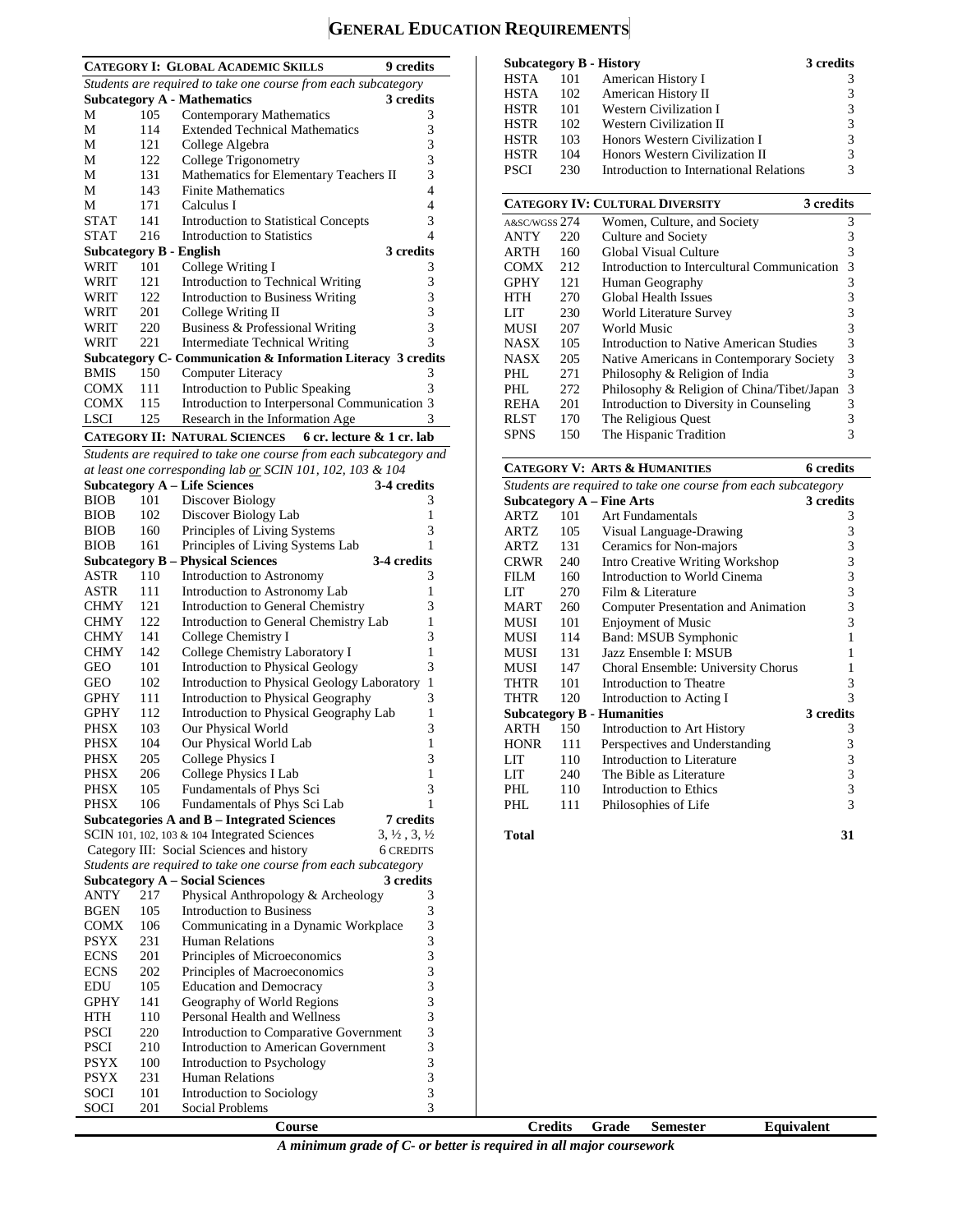#### **Required Health Administration Core**

| <b>HADM</b> | 210 | Health Care Mega Trends                              | 3 |  |  |
|-------------|-----|------------------------------------------------------|---|--|--|
| <b>HADM</b> | 307 | <b>Health Informatics</b>                            | 3 |  |  |
| <b>HADM</b> | 310 | <b>Healthcare Economics</b>                          | 3 |  |  |
| <b>HADM</b> | 325 | Principles of Marketing for Healthcare Organizations | 3 |  |  |
| <b>HADM</b> | 335 | Health Law and Ethics                                | 3 |  |  |
| <b>HADM</b> | 405 | Evidence in Research and Evaluation                  | 3 |  |  |
| <b>HADM</b> | 422 | Operations, Outcomes, and Quality                    | 3 |  |  |
| <b>HADM</b> | 425 | Financial Management and Budgeting in Healthcare     | 3 |  |  |
| <b>HADM</b> | 440 | Managerial Epidemiology and the Public's Health      | 3 |  |  |
| <b>HADM</b> | 445 | Managing Health Care Organizations                   | 3 |  |  |
| <b>HADM</b> | 450 | <b>Health Policy and Politics</b>                    | 3 |  |  |
| <b>HADM</b> | 498 | Cooperative Education/Internship                     | 3 |  |  |
| <b>HADM</b> | 499 | Capstone                                             | 3 |  |  |

# **Required Business Core**

| <b>ACTG</b> | 201 | Principles of Financial Accounting |  |  |
|-------------|-----|------------------------------------|--|--|
| <b>BFIN</b> | 322 | <b>Business Finance</b>            |  |  |
| <b>BMGT</b> | 329 | Human Resources Management         |  |  |
| <b>BMGT</b> | 335 | Management and Organization        |  |  |
| *ECNS       | 201 | Principles of Microeconomics       |  |  |

#### **Restricted Electives**

Choose 9 credits from the following with approval of an advisor

| WRIT        | 220 | Business and Professional Writing (recommended)   | 3 |  |  |
|-------------|-----|---------------------------------------------------|---|--|--|
| <b>AHMS</b> | 144 | <b>Medical Terminology</b>                        | 3 |  |  |
| <b>CHTH</b> | 317 | <b>Health Behavior Theories</b>                   | 3 |  |  |
| <b>CHTH</b> | 355 | Theory and Practice of Community Health Education | 3 |  |  |
| <b>COMX</b> | 320 | Principles of Organizational Communication        | 3 |  |  |
| <b>COMX</b> | 426 | Leadership in Communication                       | 3 |  |  |
| <b>COMX</b> | 480 | <b>Health Communication</b>                       | 3 |  |  |
| <b>GPHY</b> | 380 | Principles of GIS                                 | 3 |  |  |
| <b>HADM</b> | 355 | Rural/Frontier Health Care Delivery               | 3 |  |  |
| <b>HADM</b> | 365 | Managing the Continuum of Long-Term Care Services | 3 |  |  |
| <b>HADM</b> | 409 | Aging in America and Long-Term Care               | 3 |  |  |
| <b>HADM</b> | 452 | Case Management                                   | 3 |  |  |
| <b>HADM</b> | 462 | Supervision in Healthcare                         | 3 |  |  |
| <b>HADM</b> | 494 | Seminar/Workshop                                  | 3 |  |  |
| <b>HHP</b>  | 435 | Health Aspects of Aging                           | 3 |  |  |
| <b>SOCI</b> | 352 | Diseases & Society                                | 3 |  |  |
| <b>SOCI</b> | 380 | Sociology of Health and Medicine                  | 3 |  |  |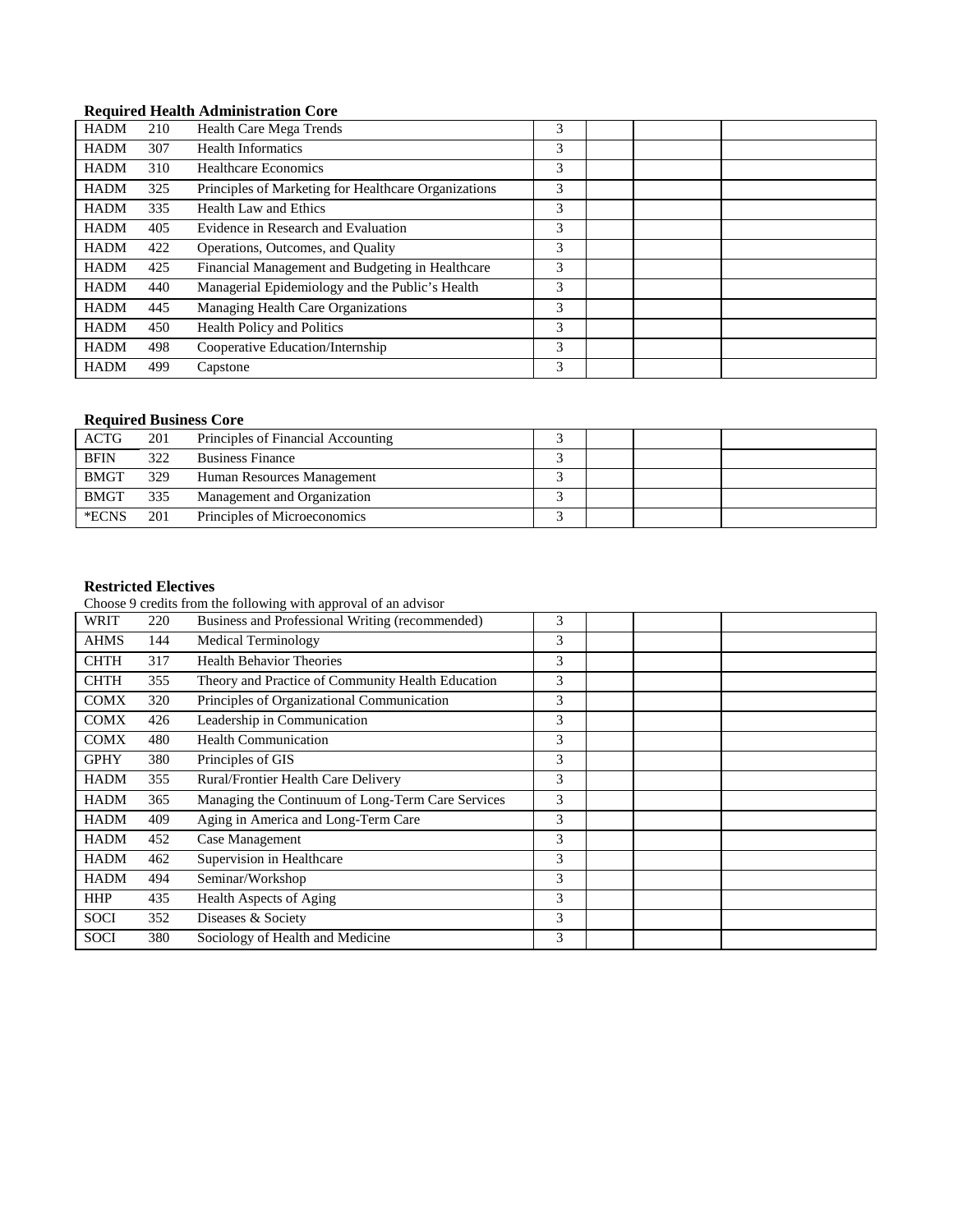**Electives** - The total number of elective credits required for the degree will be determined by the number of courses a student elects to take which fulfill both the General Education requirements and the major requirements. Electives should be chosen in consultation with an academic advisor.

| Course |  | Credits Grade Semester | Equivalent |
|--------|--|------------------------|------------|
|        |  |                        |            |
|        |  |                        |            |
|        |  |                        |            |
|        |  |                        |            |
|        |  |                        |            |
|        |  |                        |            |
|        |  |                        |            |
|        |  |                        |            |
|        |  |                        |            |
|        |  |                        |            |
|        |  |                        |            |

**Health Administration Concentrations (optional)** – A student may elect to complete at least <u>one</u> of the following concentrations as part of the Health Administration program in consultation with their advisor.

#### **I. Business Concentration (Optional Business Minor)**

A student may choose to concentrate in business. There are 15 credits required for this concentration which will also fulfill the requirements for a Business Minor.

| ACTG        | 202 | Principles of Managerial Accounting   |  |  |
|-------------|-----|---------------------------------------|--|--|
| <b>BMGT</b> | 322 | <b>Operations Management</b>          |  |  |
| <b>BMIS</b> | 311 | <b>Management Information Systems</b> |  |  |
| <b>BMKT</b> | 325 | Principles of Marketing               |  |  |
| *ECNS       | 202 | Principles of Macroeconomics          |  |  |

#### **II. Health Information Technology Concentration (Optional Health Informatics Technology Professional Certificate)**

A student may choose to concentrate in Health Information Technology by completing the Health Informatics Technology Professional Certificate online through Great Falls College MSU. There are 16 credits required for this concentration:

| AH          | 260  | Workflow Analysis & Redesign                                                       |  |  |
|-------------|------|------------------------------------------------------------------------------------|--|--|
| AH          | 265  | Electronic Health Record in Medical Practice                                       |  |  |
| <b>AHMS</b> | 108  | Healthcare Data Content and Structure                                              |  |  |
| <b>AHMS</b> | 280  | Overview of Health Informatics Systems                                             |  |  |
| <b>HCI</b>  | 1016 | Introduction to Healthcare Informatics<br>[Substitute HADM 307 Health Informatics] |  |  |

#### **III. Long-Term Care Management Concentration (Optional Long-Term Care Management Certificate)**

| A student may choose to concentrate in Long-Term Case Management. There are 15 credits required for this concentration: |     |                                                     |  |  |  |  |  |
|-------------------------------------------------------------------------------------------------------------------------|-----|-----------------------------------------------------|--|--|--|--|--|
| <b>HADM</b>                                                                                                             | 335 | Health Law and Ethics                               |  |  |  |  |  |
| HADM                                                                                                                    | 365 | Managing the Continuum of Long-Term Care Management |  |  |  |  |  |
| HADM                                                                                                                    | 409 | Aging in America and Long-Term Care                 |  |  |  |  |  |
| HADM                                                                                                                    | 425 | Financial Management and Budgeting in Healthcare    |  |  |  |  |  |
| HADM                                                                                                                    | 445 | Managing Healthcare Organizations                   |  |  |  |  |  |